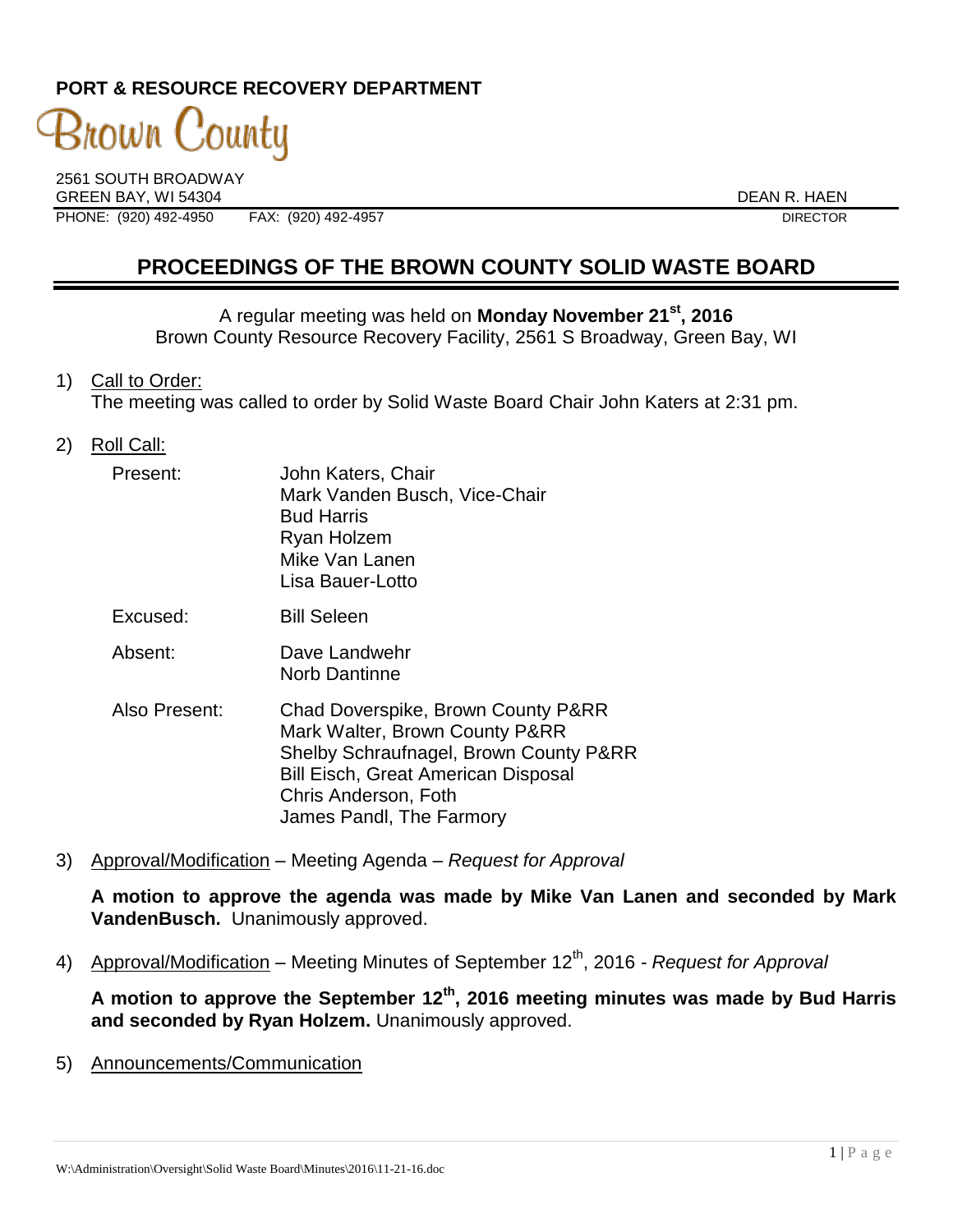Gene Schmitz, a long time Solid Waste Board Member who sat on the board when the South Landfill was being sited, passed away.

6) Request for Funding Farmory Acquisition of Oklin Food Composting Machine – *Request for Action* 

The Oklin Food Composting Machine is stated to take food waste and create compost in 24 hours. Staff's concerns are that the energy use is high and the end product may not really be compost but dehydrated material.

Currently, the Brown County Organic Program is a voluntary pilot program that allows residents to drop-off organic waste. On average a total of 7-8 tons of material is collected each year. Sanimax picks it up and hauls down to Oshkosh to their biodigester.

## **A motion to open the meeting to the public was made by Lisa Bauer-Lotto and seconded by Mike Van Lanen.** Unanimously approved.

James Pandl with the Farmory presented his plan to the board. He is asking for \$13,000 from Brown County for the pilot project. In the process of composting with the Oklin Food Composting Machine 55 lbs. of organic waste would be put into the machine resulting in 5 lbs. of sterilized composted material when the process is complete. Mr. Pandl would use the green material from Brown County and use brown material from the City of Green Bay's compost site. The end product could be sold to farms in the area as a more "green" way to fertilize fields.

## **A motion to return to normal business was made by Lisa Bauer-Lotto and seconded by Mike Van Lanen.** Unanimously approved.

The board's concerns with this include; the time it takes to compost, is it really a compostable material after 24 hours, there is no money budgeted for this project, how does this project fit within the mission statement, is it cost effective and where is the energy coming from.

It was agreed that this is a good idea but the Department may not be ready for it.

**A motion to hold funding Farmory Acquisition of Oklin Food Composting Machine and seek additional information was made by Bud Harris and seconded by Mike Van Lanen.**  Motion approved.

#### *7)* South Landfill Leachate Management Analysis – *Request for Approval*

The South Landfill Leachate Management Analysis provides several options on how to deal with leachate at the South Landfill. Option 1, trucking to the wastewater treatment plant; option 2, forcemain to wastewater treatment plant; option 3, onsite treatment; option 4, through leachate facility onsite; option 5, aeration system. The most inexpensive option is option 1, trucking. This report goes into detail on each option and weighs each option on a matrix.

Mr. Harris asked for more information about the evaporative option. Mr. Doverspike explained that it is either evaporated with one of two options; first, landfill gas or second, propane or natural gas. The pros and cons of this is that when the landfill first opens there is plenty of leachate and no gas.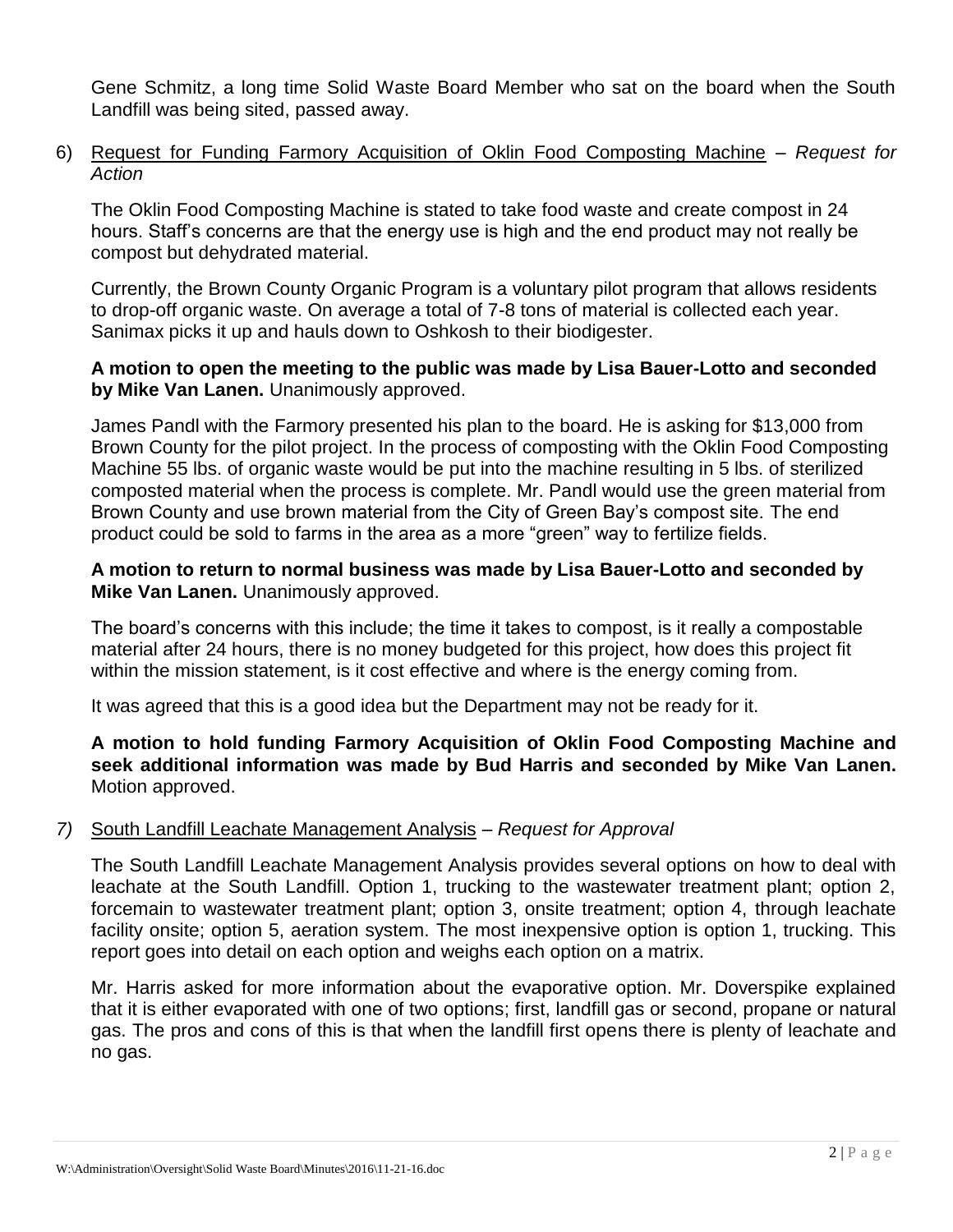Mr. Harris questioned what the carbon emission is for trucking the leachate. Mr. Doverspike stated this was not a factor looked at. Mr. Chris Anderson from Foth stated that if trucking is chosen it doesn't mean the evaporative option cannot be done as well. This decision will not limit.

Mr. Vanden Busch pointed out that at existing landfills, gas recirculation is being built in after the fact; will it be economical to add recirculation right away. Mr. Doverspike stated that a combination of option 1 and option 3 was not looked at.

Mr. Katers made an amendment to the executive summary, 4a and 4b was not specified as it shows up in the report, as well as 5a, 5b. Second, a typo was found under VI, option 5 states a projected 20-year cost with option 4.

It was suggested to compare each option with additional non-economic factors.

## **A motion to approve the South Landfill Leachate Management Analysis as amended was made by John Katers and seconded by Bud Harris.** Unanimously approved.

# 8) Public Communication Plan – *Request for Approval*

Mr. Walter gave an overview of the public communication plan to the board. A few items to note include the Household Hazardous Waste facility will change its name in 2017, Leonard and Finco have created a video for the Port using whiteboard that will be used to make recycling videos too and the County's NEW Eye channel has yet to begin.

**A motion to approve the Public Communication Plan was made by Mike Van Lanen and seconded by Ryan Holzem.** Unanimously approved.

# 9) MRF Space Leasing Terms – *Request For Approval*

The Department is working with Hilgenberg Realtor to rent the space in the MRF. They will market it with signage, brochures, etc., when it is rented Hilgenberg will receive 6% of the rent. The leasing terms are being worked out with Corporation Counsel before being brought to Hilgenberg for their approval.

**A motion to approve the MRF Space Leasing Terms was made by Ryan Holzem and seconded by Bud Harris.** Unanimously approved.

#### 10) West Landfill Groundwater Results – *Update*

The Brown County West Landfill, ever since the inception of the landfill there has been chloride hits in the southeast corner. Robert E. Lee determined that the chloride hits were either from road salt or from the pickle company dumping brine on the property. New VOC hits popped up in the beginning of 2015 when a new groundwater sampling contractor started. VOC's are sampled in May each year; an additional round of sampling will be conducted in November 2016 to get another set of data to compare data and sampling technique, etc. Additionally dedicated balers were placed in each well to prevent cross contamination.

#### 11) Great American Disposal Contract Extension Request – *Update*

In September the Solid Waste Board approved the contract extension with Great American Disposal with no increase for the first 1.5% CPI increase. A 2% CPI increase would only mean